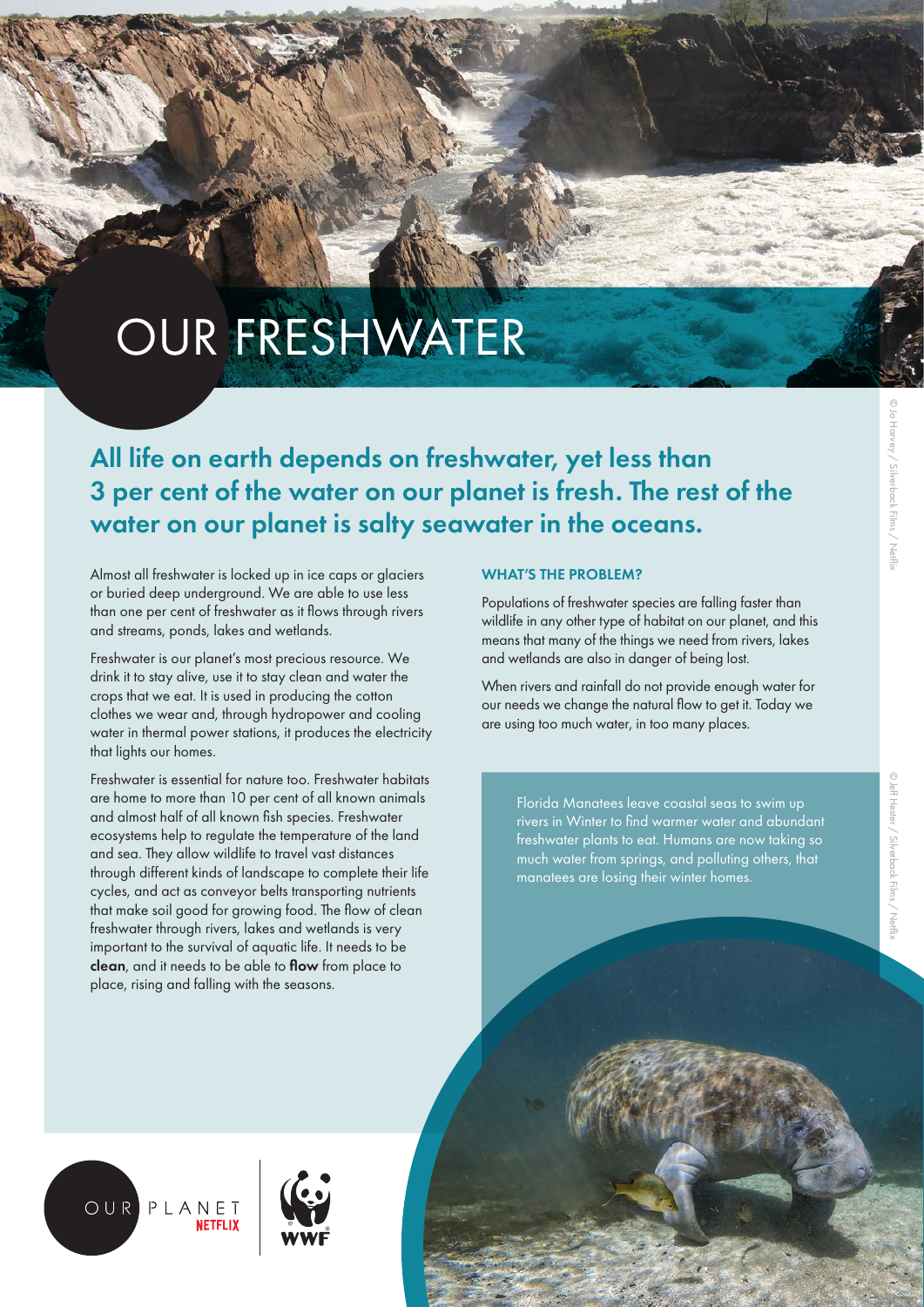A male Callipterus cichlid in the African Lake Tanganyika collects empty shells to attract females, who need shells in which to breed.

In some cases we do this by pumping water up directly from rivers or from below the ground, and end up taking more than rainwater can replace. This means there is less and less water flowing downstream or underground until eventually it dries up. People and animals who depend on that water face great problems.

We have built dams that stop the natural flow of freshwater so that we can collect water where we need it for large cities or for farming, or so we can generate hydropower as the water is released through the dam. Hydropower produces almost one-fifth of the word's electricity, but dams can hurt river environments. They stop freshwater fish being able to migrate upstream from the sea to spawn. This is a major reason why more than a third of the world's freshwater fish species are vulnerable to extinction. The dorado catfish migrates from the Amazon's delta to the Andean foothills – a journey of more than 3000 miles.

It's not just dams. Concrete is often used to strengthen and raise river banks to keep rivers from flooding. This means that land close to the river can be used to build houses or as farmland, when it was previously a floodplain. This destroys floodplain wetlands which filter pollution from water and provide homes for wildlife and places for fish to spawn (lay their eggs). This attempt to control the flow often ends up causing more problems with flooding than it solves. The man-made banks cause the increased flow of water to speed up in the river channel instead of losing energy by spreading out when it overflows the banks. River levels downstream rise much higher, much faster. As a result, the banks often break and the result is much worse floods than would have happened otherwise.

## CREATING A WATER-SECURE FUTURE

We all share one planet and by thinking carefully, we can keep freshwater flowing. About 90 per cent of the water we use goes to water crops. But this can be done more efficiently. Used wisely, drip irrigation and other

Sandhill cranes stop on their annual migration at the Platte River in Nebraska, North America. Humans have dammed the river, and taken so much of its water, that there is little space left for the cranes. Conservationists now manage the river's flow to create the sandbanks the cranes need.

technologies mean that far less water is used and there's no need to use energy to pump it. More can be grown on less land. If some of the water saved is returned to the river, animal and plant habitats are saved.

We all use water in our everyday life too, and there are things we can do at home to use less and allow more water to stay in the freshwater habitats where it is needed. We can use less water when washing, cooking, and flushing the toilet.

We can also remove or alter dams that cause problems by disrupting the flow of freshwater. And we can think more carefully about whether, and where, to build new ones. We should explore different ways to generate renewable electricity and collect water for drinking and irrigation without blocking entire rivers.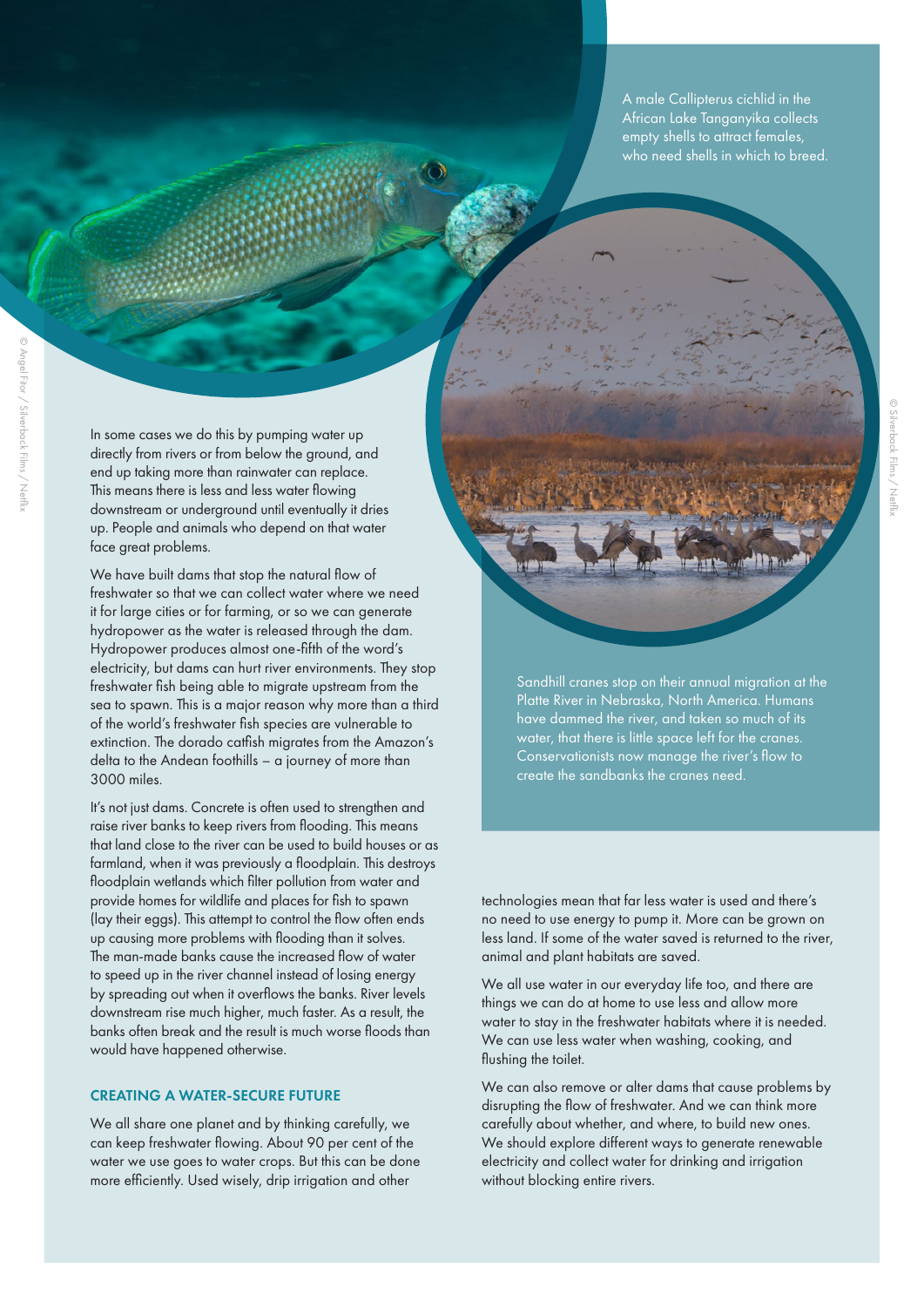Dams block the flow of water, which prevents the transport of nutrients, sediments and wildlife.

Think the

 $\overline{v}$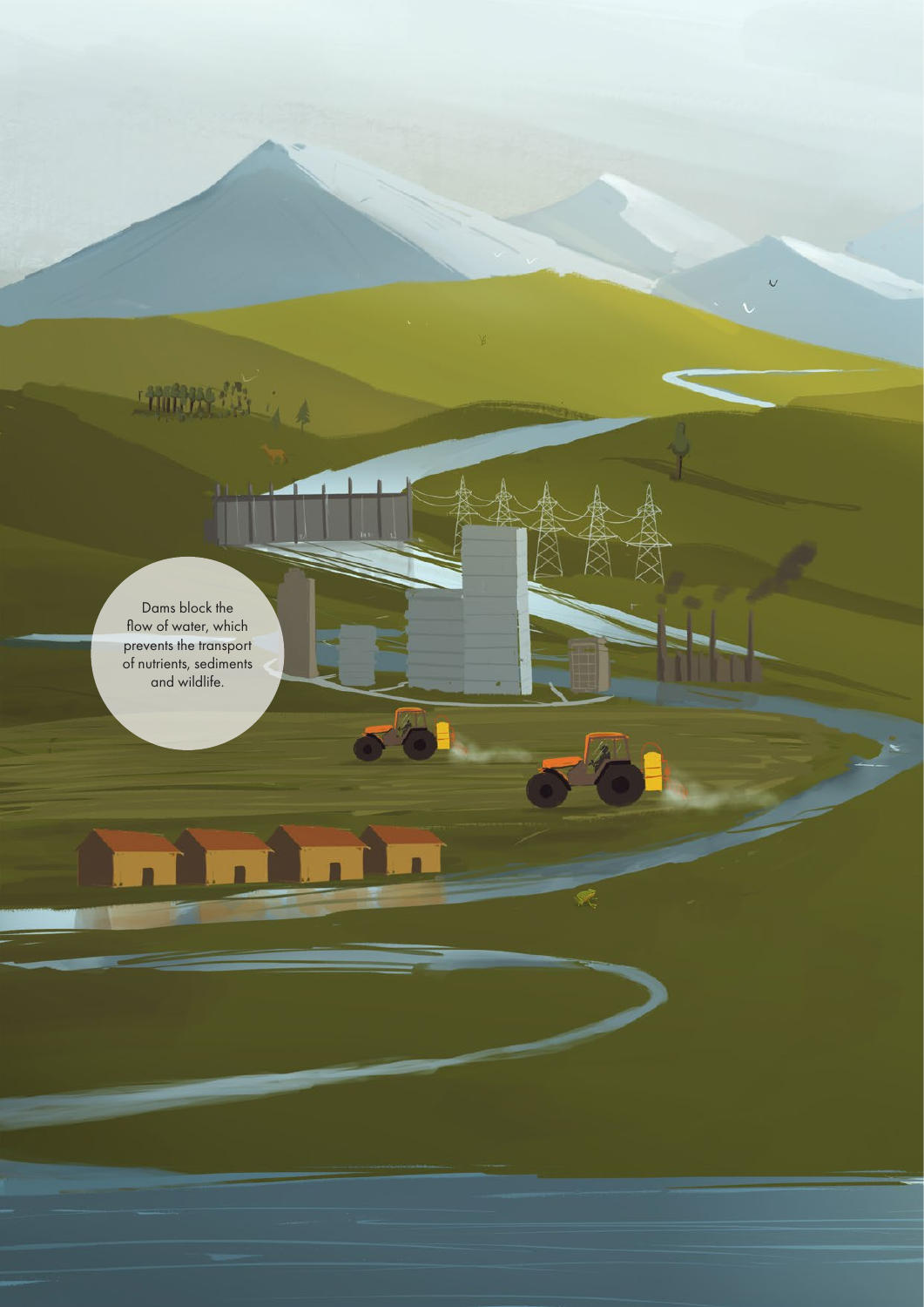Irrigation accounts for 90% of all the freshwater used by humans, but new farming methods can reduce this demand.

6 ø

Ġ

dillo dillo

 $\sqrt{ }$ 

IM

Cities can allow freshwater to flow naturally by including green spaces, permeable pavements and roof gardens.

 $H$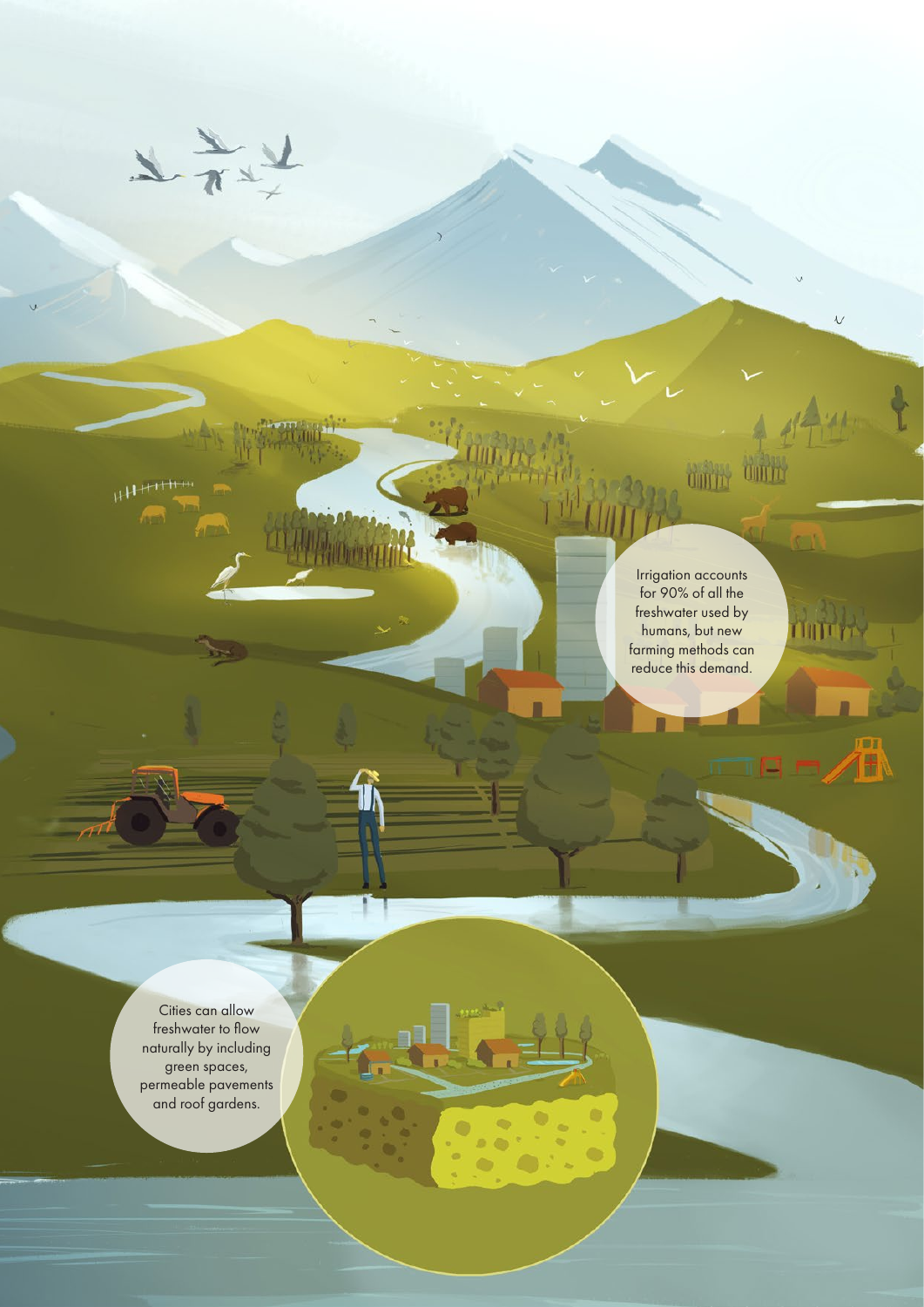to the stream of their birth to lay

Spawning salmon return

eggs

Salmon life cycle

Eggs incubate in gravel of shallow stream beds

**Courtship** 

Adult salmon mature in the sea

Alevins emerge

## **MEET THE LOCALS: PACIFIC SALMON**

Pacific salmon, as the name suggests, live for most of their life in the Pacific Ocean. They begin and end their life in fresh water, however, often traveling for thousands of kilometres in their lifetime and yet returning to the river of their birth. It's still a mystery exactly how salmon find their way home, but they seem to navigate by the stars, sense electromagnetic currents and use their strong sense of smell.

Salmon start out as fertilized eggs in gravel at the bottom of streams and lakes far from the sea. After hatching they swim downstream to the ocean where they live for many years, growing into large adults. Once fully developed their bodies change so that they can move from salt water to freshwater and they migrate upstream to reach the stream or lake in which they hatched. There they will spawn and lay eggs for the next generation.

When living in fresh water all salmon need a flow of clean, cool water. Both young and older salmon rely on streams and river features: pools and riffles. Pools are areas of a stream or river where the water is deep, slow moving, with silt or clay on the bottom. These allow salmon to hide from predators or relax in cooler water. Riffles are areas of a stream or river where the water is shallow and fast moving, with gravel or rocks on the bottom. Salmon rely on these for laying their eggs, and the flow adds oxygen to the water.

Unfortunately, when humans change the flow of a river by building dams, changing the course of a river or making it

Fry live and grow in freshwater streams

Smolts adapt to salt water and swim downstream to sea

run through concrete channels, the habitat is changed so that salmon find it harder to survive and to travel up and down stream to complete their life cycle.

Dams create barriers to young salmon migrating to the ocean, and for adult fish returning to spawn. They also affect the way water moves down a river, by changing the amount and timing of flow, and its temperature and chemical characteristics. Dams also change upstream habitat from a river into a lake, where salmon become easy for predators to catch. Some dams have 'fish ladders' to give a way for salmon and other migrating fish to pass, but even the best of these still let fewer salmon through, and don't help with the other changes that dams cause to the freshwater habitat.

Wild salmon is an important source of food and income for many people, and a vital part of the freshwater and ocean ecosystem. We risk losing them if we don't stop interfering with the natural flow of freshwater.

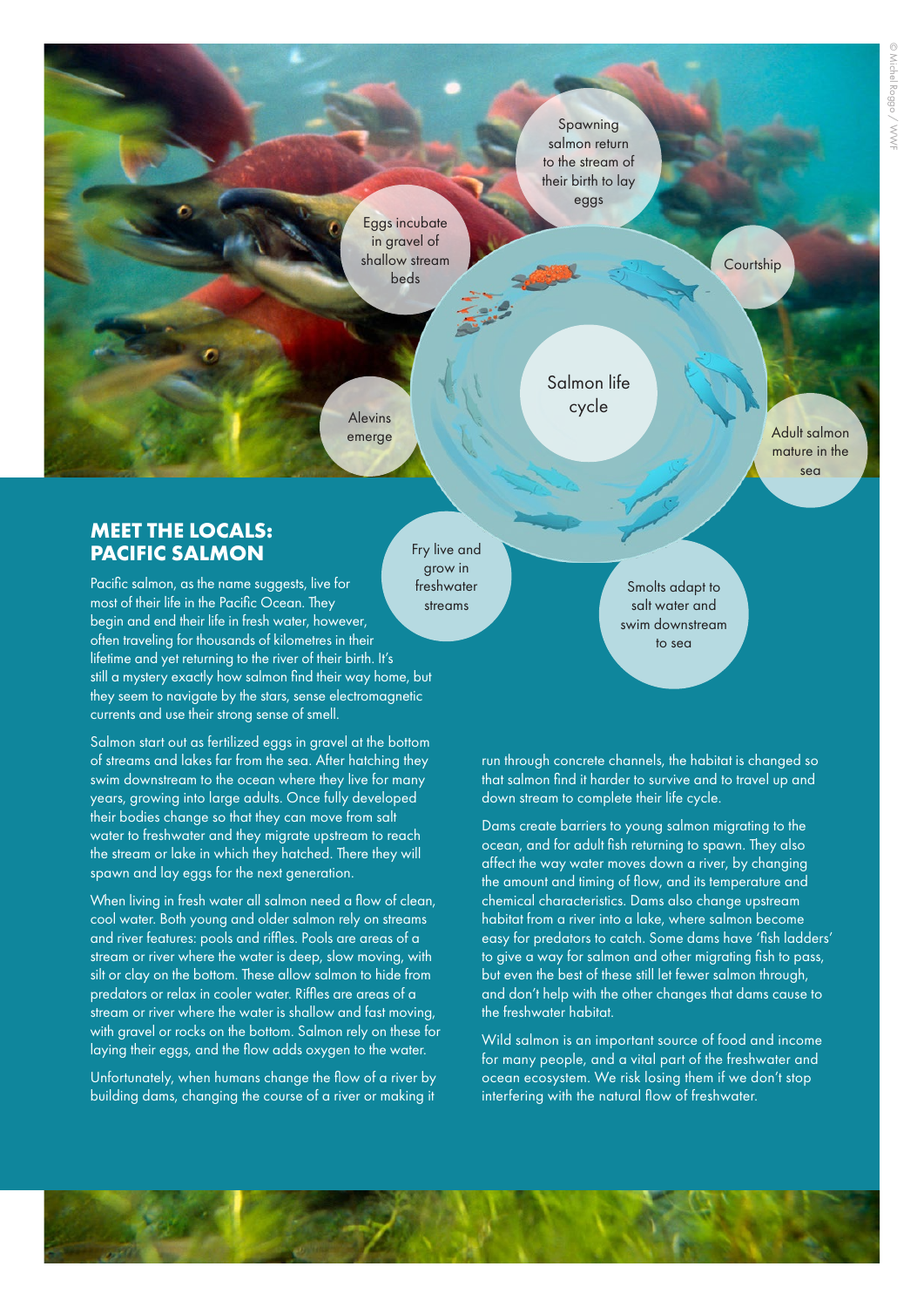## FACILITATOR INSTRUCTIONS

## **KEY MESSAGES**

## PROBLEMS FACING FRESHWATER

- **•**Dams that affect flow further downstream and stop fish migrating to complete their life cycles
- **•**Using too much water at home and for farming
- **•**Polluting waterways (eg pesticides washing into rivers from farmland)

#### **SOLUTIONS**

- **•**Design different kinds of dams that aren't located in rivers with high numbers of wildlife and which allow fish to pass freely and allow water to flow more naturally
- **•**Find ways to use less water share the same water between industries or waste less at home / on farms
- Prevent pollution from farms and settlements being washed into waterways

## **SDGs LINKS**

Goal 6: Ensure access to water and sanitation for all

## https://www.un.org/ sustainabledevelopment/waterand-sanitation/

Goal 14: Conserve and sustainably use the oceans, seas and marine resources

### https://www.un.org/ sustainabledevelopment/oceans/

Goal 15: Sustainably manage forests, combat desertification, halt and reverse land degradation, halt biodiversity loss

## https://www.un.org/ sustainabledevelopment/ biodiversity/

Ensuring a healthy and productive future for our freshwater habitats also contributes to other SDG goals, including the following:

GOAL 1: No Poverty

GOAL 2: Zero Hunger

GOAL 3: Good Health and Well-being

GOAL 12: Responsible Consumption and Production







## **GUIDED DISCUSSION PROMPTS**

Use these prompts to generate a class or small group discussion based on the Our Oceans briefing, or videos on ourplanet.com.

#### What is freshwater?

*You may need to explain that the waters of the oceans are salty and so we can't use them in the same way.*

## Have you ever spent time by a river, stream or lake? What did you do? What was special about this place?

*Allow children time to begin by discussing their own experiences.*

#### What freshwater ecosystems can you think of?

*Some are very well known, such as the Amazon river but be sure to mention local ponds and rivers.* 

## What plants and animals can you think of that might live in these places or depend on freshwater habitats generally?

*EG fish, shrimp, otters, beavers, kingfisher, herons, plants, algae, mayflies, river dolphins,*

#### Why is freshwater important to us and our planet?

*Flow – Carrying nutrients and water that plants and animals need to live.*

*Allowing wildlife to travel and complete their life cycle.*

*Fish for us to eat, water for us to grow crops and drink.*

## Why is freshwater important to us? Think of all the ways that you use water.

*Encourage children to come up with as many ideas as they can including drinking, bathing, flushing toilets, washing up, cleaning, watering gardens and crops,*